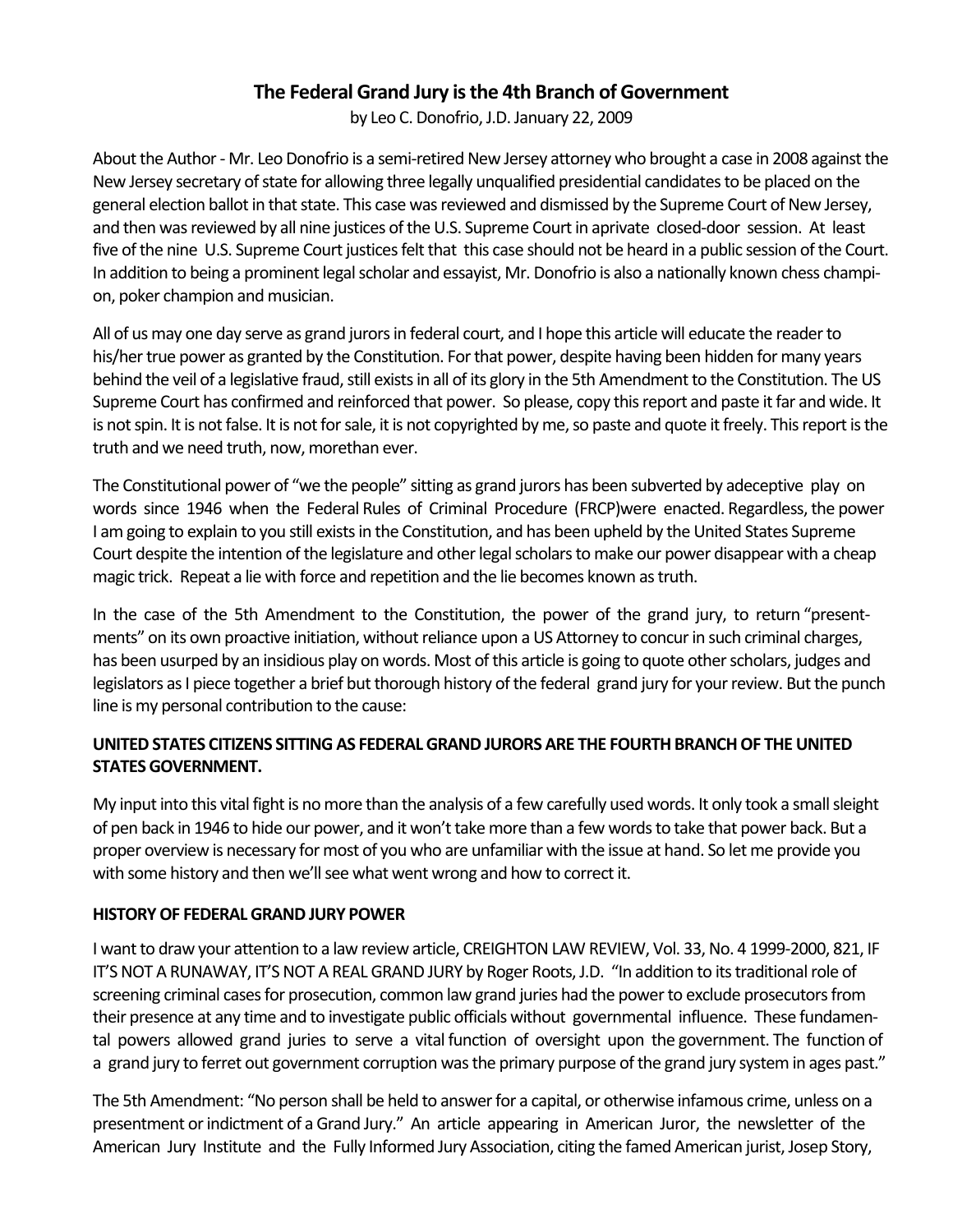explained: "An indictment is a written accusation of an offence preferred to, and presented, upon oath, as true, by a grand jury, at the suit of the government. An indictment is framed by the officers of the government, and laid before the grand jury. Presentments, on the other hand, are the result of a jury's independent action:

A presentment, properly speaking, is an accusation, made by a grand jury of its own mere motion, of an offence upon its own observation and knowledge, or upon evidence before it, and without any bill of indictment laid before it at the suit of the government. Upon a presentment, the proper officer of the court must frame an indictment, before the party accused can be put to answer it.'

**Back to the Creighton Law Review**: "A 'runaway' grand jury, loosely defined as a grand jury which resists the accusatory choices of a government prosecutor, has been virtually eliminated by modern criminal procedure. Today's "runaway" grand jury is in fact the common law grand jury of the past. Prior to the emergence of governmental prosecution as the standard model of American criminal justice, all grand juries were in fact "runaways," according to the definition of modern times; they operated as completely independent, self-directing bodies of inquisitors, with power to pursue unlawful conduct to its very source, including the government itself."

So, it's clear that the Constitution intended to giie the grand jury power to instigate criminal charges, and this was especially true when it came to government oversight. But something strange happened on the way to the present. That power was eroded by a lie enacted by the legislative branch. The 5th Amendment to the Constitution still contains the same words quoted above, but if you sit on a grand jury and return a "presentment" today, the prosecutor must sign it or it probably won't be allowed to stand by the judge and the criminal charges you have brought to the court's attention will be swept away. And the reason for this can be found in a legislative lie of epic proportions. Mr. Roots weighs in again:

"In 1946, the Federal Rules of Criminal Procedure were adopted, codifying what had previously been a vastly divergent set of common law procedural rules and regional customs.[86] In general, an effort was made to conform the rules to the contemporary state of federal criminal practice.[87] In the area of federal grand jury practice, however, a remarkable exception was allowed. The drafters of Rules 6 and 7, which loosely govern federal grand juries, denied future generations of what had been the well-recognized powers of common law grand juries: powers of unrestrained investigation and of independent declaration of findings. The committee that drafted the Federal Rules of Criminal Procedure provided no outlet for any document other than a prosecutor-signed indictment. In so doing, the drafters at least tacitly, if not affirmatively, opted to ignore explicit constitutional language."[88]" Rule 7 of the Federal Rules of Criminal Procedure (FRCP):

"An offense which may be punished by death shall be prosecuted by indictment. An offense which may be punished by imprisonment for a term exceeding one year or at hard labor shall be prosecuted by indictment..." 

No mention of "presentments" can be found in Rule 7. But they are mentioned in Note 4 of the Advisory Committee Notes on the Rules: "4. Presentment is not included as an additional type of formal accusation, since presentments as a method of instituting prosecutions are obsolete, at least as concerns the Federal courts."

## The American Juror published the following commentary with regards to Note 4:

"[W]hile the writers of the federal rules made provisions for indictments, they made none for presentments. This was no oversight. According to Professor Lester B. Orfield, a member of the Advisory Committee on Rules of Criminal Procedure, the drafters of Federal Rules of Criminal Procedure Rule 6 decided the term prepresentment should not be used, even though it appears in the Constitution. Orfield states [22 F.R.D. 343, 346]: 'There was an annotation by the Reporter on the term presentment as used in the Fifth Amendment. It was his conclusion that the term should not be used in the new rules of criminal procedure. Retention might encourage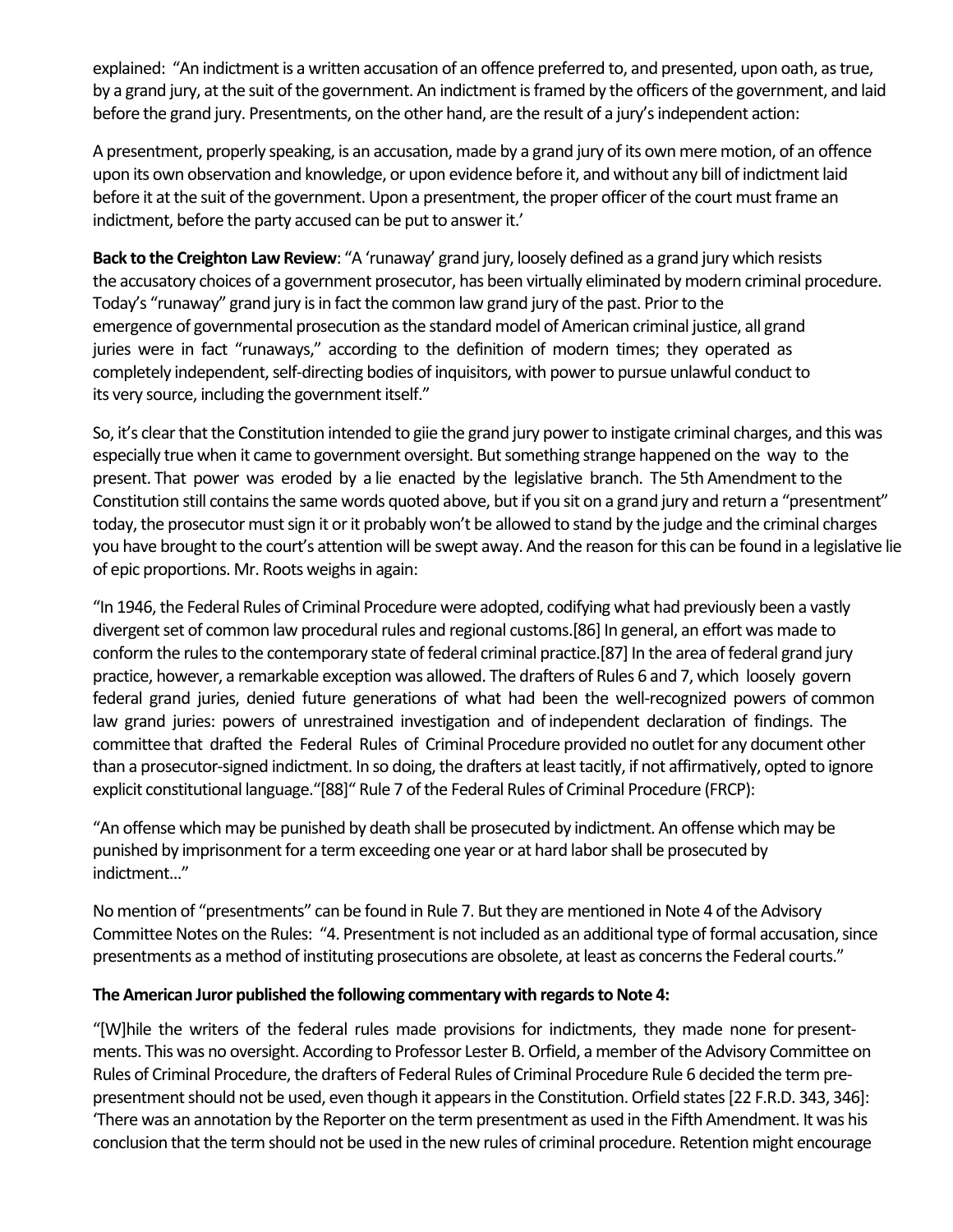the use of the run-away grand jury as the grand jury could act from their own knowledge or observation and not only from charges made by the United States attorney. It has become the practice for the United States Attorney to attend grand jury hearings, hence the use of presentments have been abandoned.'"

That's a fascinating statement: "Retention might encourage...the grand jury [to] act from their own knowledge or observation." God forbid, right Ameria? The nerve of these people. They have the nerve to put on the record that they intended to usurp our Constitutional power, power that was intended by the founding fathers, in their incredible wisdom, to provide us with oversight over tyrannical government.

And so they needed a spin term to cast aspersions on that power. The term they chose was, "runaway grand jury", which is nothing more than a Constitutionally mandated grand jury, aware of their power, and legally exercising that power to hold the federal beast in check, as in "checks and balances".

The lie couldn't be inserted into the Constitution, so they put it in a statute and then repeated it. And scholars went on to repeat it, and today, as it stands, the grand jury has effectively been lied into the role of submissive puppet of the US Attorney. The American Juror publication included a very relevant commentary:

"Of course, no statute or rule can alter the provisions of the Constitution, since it is the supreme law of the land. But that didn't prevent the federal courts from publishing a body of case law affirming the fallacy that presentments were abolished. A particularly egregious example:

'A rule that would permit anyone to communicate with a grand jury without the supervision or screening of the prosecutor or the court would compromise, if not utterly subvert, both of the historic functions of the grand jury, for it would facilitate the pursuit of vendettas and the gratification of private malice. A rule that would open the grand jury to the public without judicial or prosecutorial intervention is an invitation to anyone interested in trying to persuade a majority of the grand jury, by hook or by crook, to conduct investigations that a prosecutor has determined to be inappropriate or unavailing.' [7]

What is the result? Investigating seditious acts of government officials can be deemed inappropriate or unavail-ing by the prosecutor, or the judge can dismiss the grand jurors pursuing such investigations. Consequently, corrupt government officials have few natural enemies and go about their seditious business unimpeded.

## By the way, they made a rule to take care of runaways too, in 1946: Rule 6(g):

'At any time for cause shown the court may excuse a juror either temporarily or permanently, and in the latter event the court may impanel another person in place of the juror excused.' Now judges can throw anyone off a grand jury, or even dis-impanel a grand jury entirely, merely for exercising its discretion."

### Now let me add my two cents to this argument:

Most of the discussion about Note 4 to Rule 7 of the FRCP takes for granted that the common law use of "presentments" (as codified in the 5th Amendment) was made "illegal" in 1946 by this act. Nothing could be more false. Note 4 does not contain language that makes the use of presentments "illegal", although it had chosen its words carefully to make it appear as if that is what the legislative branch intended. But let's look at Note 4 again:

"4. Presentment is not included as an additional type of formal accusation, since presentments as a method of instituting prosecutions are obsolete, at least as concerns the Federal courts."

The key word is, "obsolete". Obsolete means "outmoded", or "not in use anymore", but it does not mean "abolished" or "illegal". And therein lies the big lie. The legislature knew it could not directly overrule the Constitution, especially with something so clearly worded as the 5th Amendment, which grants a power to the people which has a long and noble purpose in criminal jurisprudence. But the federal beast legislative branch sought more power to protect themselves from the oversight of "we the people", and in its vampire like thirst for more governmental control, it inserted this insidious Note 4 in the hope that scholars and judges would play along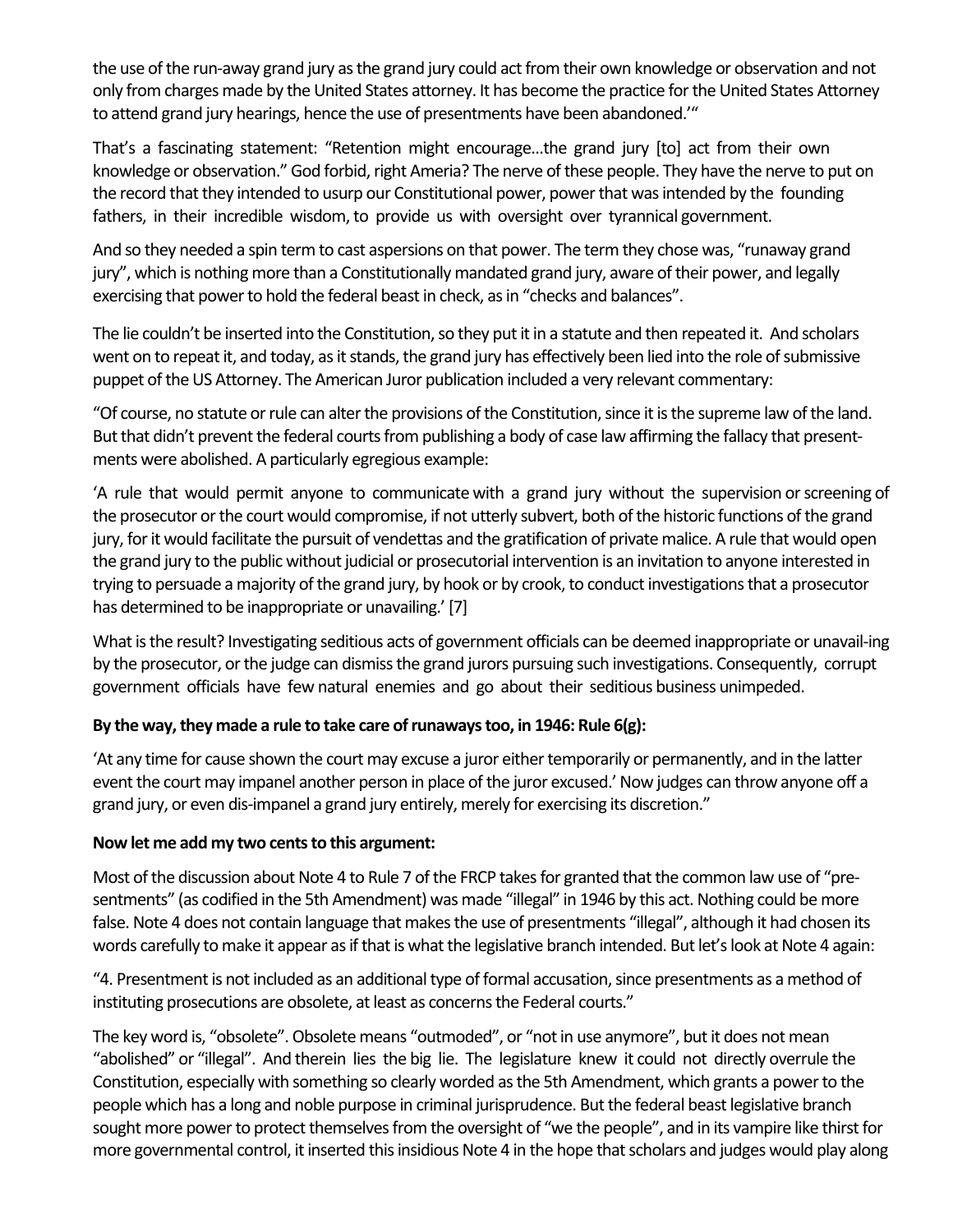with their ruse, or in the alternative, their ruse would appear to be legally viable.

Let's look at some authoritative legal resources which discuss Note 4:

Susan Brenner, THE VOICE OF THE COMMUNITY: A CASE FOR GRAND JURY INDEPENDENCE: "Finally, federal grand juries' subservience to prosecutors was exacerbated when the federal system eliminated the use of presentments, which allowed a grand jury to bring charges on its own initiative. (N35) Now, federal grand jurors cannot return charges in the form of an indictment without a prosecutor's consent.

(N36) Elimination of the presentment demonstrates the historical trend towards elimination of proactive features in the grand jury system."

Did Brenner fall for the lie or did she cleverly further it when she said, "[T]he federal system eliminated the use of presentments"? The federal system did no such thing. Note 4 said the use of presentments was "obsolete". First of all, Note 4 is not a law in itself. It is a Note to a law, and the law as written, does not have anything to say about presentments. You see the leap Brenner has made? The Constitution provides for "presentments", then the FRCP are enacted and the Rules therein do not mention presentments, nor due they ban presentments, and if they did, such a ban would be unconstitutional, since an administrative enactment regarding procedure cannot overrule the Constitution.

Regardless, it's irrelevant, since the FRCP does not mention "presentments". Note 4 simply states that "presentments" allowed for in the 5th Amendment of the Constitution have become "obsolete", or outmoded, which is not to say that they were "eliminated". Shame on you Susan Brenner. You know damn well that the Constitution can only be changed by an official Amendment to it. Nothing can be "eliminated" from the Constitution by an administrative note. The use of presentments had become obsolete because the grand jurors were not aware of their power. So the use of "presentments" became more and more rare, and then in 1946 the legislative branch seized upon the moment to make this power disappear by waving its magic wand over the Constitution. Mr. Root got it wrong in the Creighton Law Review as well:

"Before the Federal Rules of Criminal Procedure  $-$  which made independently-acting grand juries illegal for all practical purposes — grand juries were understood to have broad powers to operate at direct odds with both judges and prosecutors..."

The FRCP did not make it "illegal for all practical purposes". That's patently false. Idon't know if Mr. Root, and/or Susan Brenner, were acting as the magician's assistant, but I can't imagine how these educated scholars could be so incredibly ignorant of basic Constitutional law. Give me a damn break. But if enough people repeat the lie, the lie appears to be the truth. But we have it on good authority, the Supreme Court, that the lie has no legal effect.

Justice Powell, in United States v. Calandra, 414 U.S. 338, 343 (1974), stated: "The institution of the grand jury is deeply rooted in Anglo-American history. [n3] In England, the grand jury [p343] served for centuries both as a body of accusers sworn to discover and present for trial persons suspected of criminal wrongdoing and as a protector of citizens against arbitrary and oppressive governmental action. In this country, the Founders thought the grand jury so essential to basic liberties that they provided in the Fifth Amendment that federal prosecution for serious crimes can only be instituted by "a presentment or indictment of a Grand Jury." Cf. Costello v. United States, 350 U.S. 359, 361-362 (1956). The grand jury's historic functions survive to this day. Its responsibili-ties continue to include both the determination whether there is probable cause to believe a crime has been committed and the protection of citizens against unfounded criminal prosecutions. Branzburg v. Hayes, 408 U.S. 665, 686-687 (1972)." 

The Note 4 lie is smashed on the altar of the U.S. Supreme Court, "The grand jury's historic functions survive to this day." Take that Note 4! Antonin Scalia effectively codified the unique independent power of the Fourth Branch into the hands of all citizens sitting as federal grand jurors. In discussing that power and unique indepen